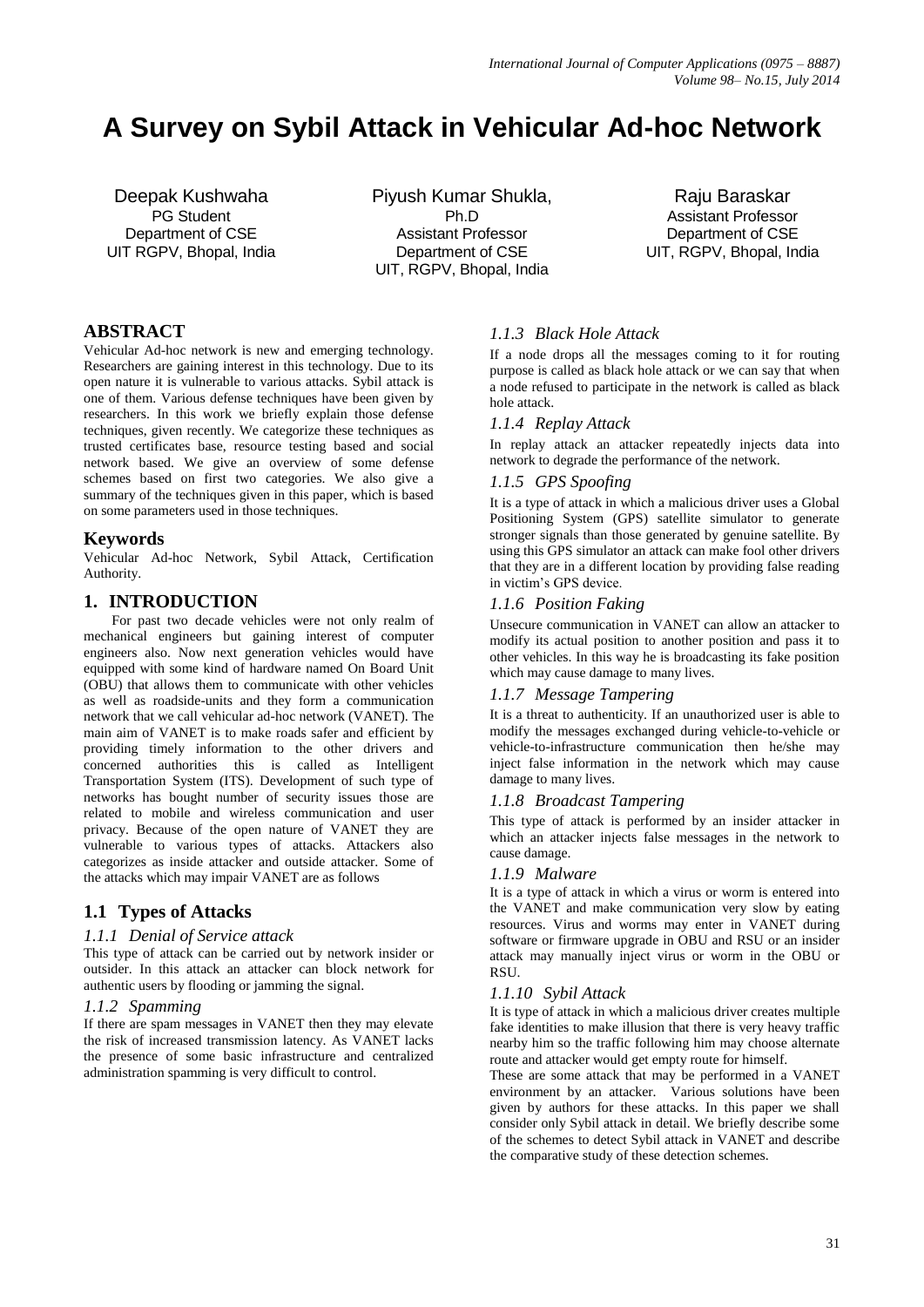Sybil attack is a very critical security issue in vehicular ad-hoc network. Sybil attack was first introduced by Douceur [11] in peer-to-peer networks. Authors have given various methods to detect Sybil attack. In Sybil attack one malicious vehicle have control over other Sybil nodes and may have control over other networking protocols also. For example in presence of Sybil nodes result of some voting based protocols may be deviated and Sybil nodes may also launch Denial of Service attack to impair the normal operations of data dissemination protocols [13, 14, 15]. Sybil attack can be detected by using three types of techniques [12] a) Radio resource testing, based on an assumption that a radio cannot send or receive simultaneously on the same channel. b) Identity registration, based on that each vehicle should have a unique identity as issued by some centralized authority. c) Position verification, based on the malicious node create some fake identities at different position so on the basis of the physical position of the node.

Some authors propose schemes that are centralized in nature and some propose schemes those are not centralized in nature. Schemes those are centralized in nature have a centralized trusted authority and that authority issues some form of certificate unique for each vehicles but the schemes those are not centralized in nature use other form of techniques to detect Sybil attack for example resource testing or position verification etc. Mekliche et el [8] proposed a scheme that is centralized in nature i.e. there is centralized authority authors call it Department of Motor Vehicle (DMV) , they may issue a pool of pseudonyms for vehicles, by which a vehicle can be uniquely identified but this identity can be made hidden so that vehicles' privacy can be preserved. Authors also use support of RSU which authors consider a semi trusted unit. Some authors also gave social based Sybil attack defense. So in this way we can categorize Sybil defenses in three categories. As shown in fig 1.



**Fig 1: Categorization of Sybil Defense Techniques**

Chang et al. [3] gave a throughout survey of Sybil attack in networks in which authors summarized some existing defense techniques till that time and gave idea for research in that area. In their work authors categorize defense techniques by their designed time. In this survey authors categorize various types of attackers and then categorize the Sybil defense techniques. Authors also pointed out the problem in those defense techniques. Authors not only categorize the techniques to defend Sybil attack but also gave work proposed by authors till date.

The rest of this paper is organized as follows. In section II we give survey of recent work to detect Sybil attack. In section III we summarize all the survey done in section II using some key characteristics. And in section IV we conclude our work.

#### **2. SURVEY ON SYBIL ATTACK**

Bo Yu et al. [5] presented an integrated scheme to detect Sybil attack in vehicular ad-hoc network. In that detection method they use 1) cooperative detection method in which each node cooperates to detect Sybil node. In this cooperative detection method each node periodically perform three roles a) claimer b) witness c) verifier after performing verification from the verifier, the node is able to detect a Sybil node. In cooperative detection method they estimate the position of the node using Received Signal Strength (RSS).This method did not work well because if witness itself is a Sybil node then result may not be accurate. To overcome this problem they consider that the vehicles coming from opposite direction may be trusty witness, to identify traffic of opposite direction they give 2) presence evidence system for identification of vehicles going on opposite lane, they make use of RSU deployed at uniform distance along the road. When a vehicle passed by an RSU, it issue a position certificate to the vehicle which consists position of RSU with time stamp. When this vehicle encounter with another vehicle on the way they exchange the position certificate and a verifier node can identify a vehicle that it is on the other lane of the road. So by this way verifier can identify traffic which is coming by opposite lane and witnesses are taken from that lane only. Authors in this article integrate the schemes 1 and 2 to detect Sybil nodes in the network; they use statistical detection method to detect Sybil nodes which is based on the radio propagation model.

Hussain et al. [9] presented a scheme in which they detect not only Sybil attack but also privacy is preserved of a node. In this scheme pseudonym-less beaconing is used to preserve privacy of node and for Sybil attack detection a temper resistant module is used to carry out pre-assembly analysis of data, this data is used to assemble beacons. Authors introduced a new term called as Event Reporting Message (ERM). ERMs are supported by RSU to get suspected Sybil nodes in its range and RSU report those nodes to revocation authority. In this scheme RSUs distribute authorized tokens to benign vehicles and by using those tokens node report ERMs. RSUs collect those ERMs for particular event and checks if, more than one ERMs contain the identical token. If RSU found such type of ERMs, it reports those ERMs to revocation authority. In turn revocation authority takes particular action against those nodes.



**Fig 2: Network Model of [9]**

The network model given in [9] is a good model in which there is centralized trusted authority which is department of motor vehicles (DMV) at the top of the hierarchy, its responsibility is to initialize and generate registration of the vehicles and road-side infrastructure. Below it there are some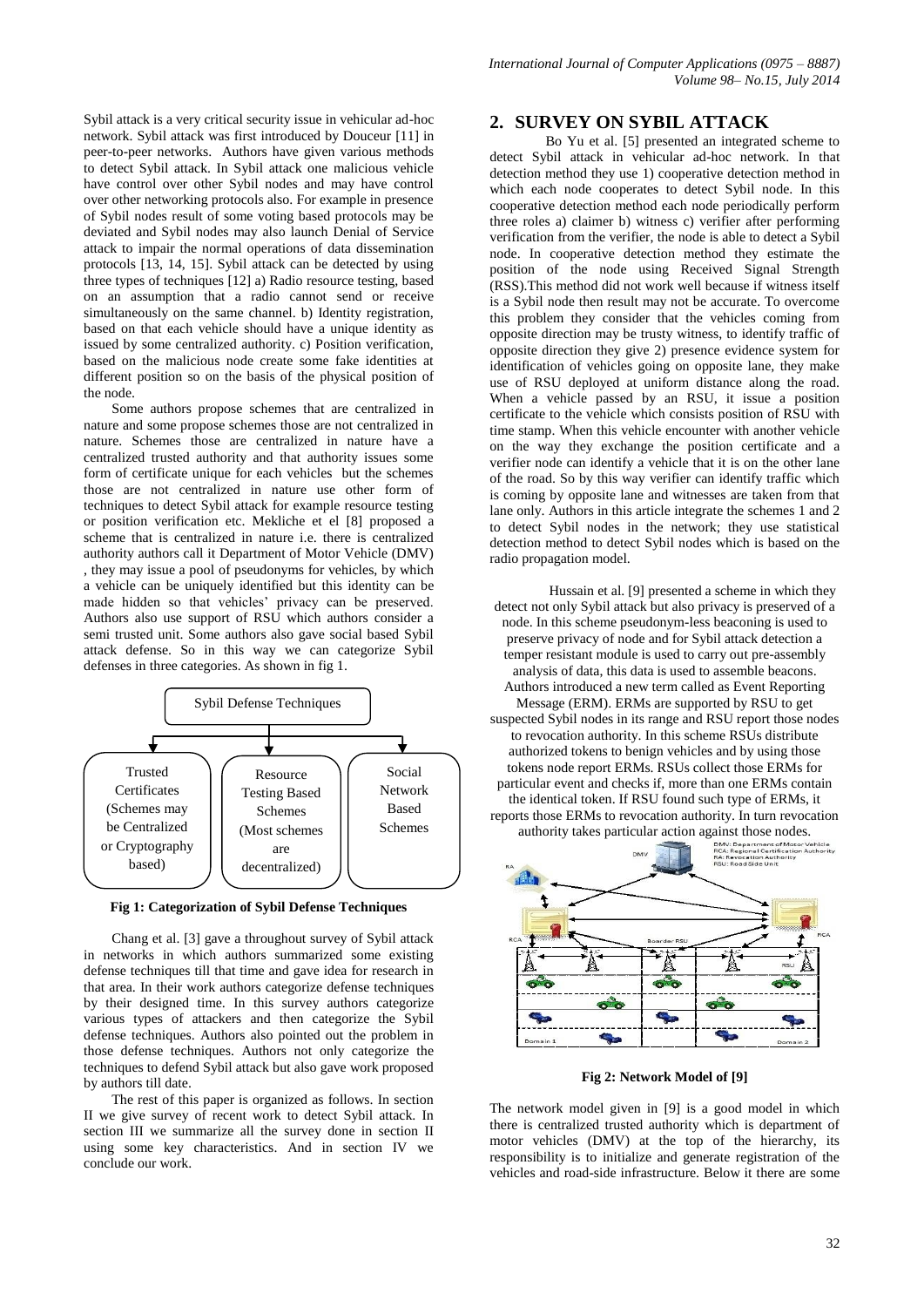revocation authorities (RA) and regional certification authorities those are considered as semi-trusted authorities. Main function of revocation authority is to take a particular action when a Sybil node is detected by the road-side unit and RCAs are responsible for generating certificates for road-side units. In the hierarchy RSUs comes next to RAs and RCAs, main function of a RSUs is to generate tokens to each vehicles in the vicinity and detect unfamiliar behavior of vehicles, if a vehicle is detected malicious then RSU report that vehicle to RA to take particular action. All the vehicles reside at the bottom of the hierarchy.

Bayrem et al. [1] proposed a RFID based solution for detecting Sybil attack in VANETs. In this paper they assume that the network is divided into several zones, in each zone there are several RSUs and one of those RSU is selected as the controller of that zone called as road side controller (RSC). Every RSC is attached to a central certification authority and when vehicles moves from a zone to different zone, vehicles are required to change their certificates. Two types of authentication techniques are used to detect Sybil attack. In first technique they consider that every vehicle embedded with active RFID tags to securely authenticate every vehicle by RSU and obtain short lifetime certificates. Second technique is based on the use of those short lifetime certificates by vehicles to be authenticated by neighboring vehicles. This technique allows detection of Sybil attack in or out of range of RSU; this is because an observer component is deployed in vehicle. Every RSU is equipped with tamperproof RFID reader to read RFID tag of vehicles. As the vehicle enters in a new zone RFID tag reader reads the RFID of vehicle and authenticate each vehicle by data extracted by database which is attached to reader. Privacy of vehicle is another issue to resolve this issue a lightweight privacy preserving authentication protocol can be used. EPCglobal class-1 Gen-2 RFID system [16] is suggested by authors. A 32-bit pseudo random number is generated at RFID tag to hide electronic product code (EPC). A Sybil attack may be that an attacker can use certificate belongs to another zone, this type of attack can be detected as when neighboring vehicles receive broadcast message by attacker, it can be authenticated using certificates of another zone and can easily identified that it is using fake identity. Neighboring vehicle send a report that contain temporal identity of vehicle with timestamp of event to RSU. Some other type of Sybil attack can also be detected in this work.

Zhou et al. [10] gave a Sybil attack detection scheme for VANET named  $P^2DAP$ . In this scheme they assume department of motor vehicle (DMV) as a trusted entity, road side unit (RSU) as a semi trusted entity and vehicles are not considered as trusted entity. DMV maintains vehicle records and issue pseudonyms to the vehicles. In this paper authors gave a privacy preserved solution "P2DAP" to detect Sybil attack. Privacy of a vehicle is preserved by pseudonyms issued by DMV; and those pseudonyms are also used by vehicular nodes to communicate in secure manner. The problem could be that an attacker can use multiple pseudonyms to pretend to be multiple vehicles. To overcome this problem authors of "P2DAP" generate pseudonyms for a particular vehicle so that they are hashed to a common value. RSU constantly monitor communication going on among the vehicles and calculate hash value for each pseudonym. In "P2DAP" both RSU and DMV are able to determine whether pseudonyms belong to same pool or not. In this way scheme is able to detect Sybil attack. Scheme works well and privacy of node is preserved until RSU is trusted, if it is compromised

then privacy of a vehicle cannot be preserved. Authors gave variations of  $P^2DAP$  as C-  $P^2DAP$  for detection of Sybil attack, E- $P^2$ DAP for detecting events instead of Sybil attack, T-P<sup>2</sup>DAP for detecting collision. As the traffic density varies according to day time so  $\tau$ -P<sup>2</sup>DAP is given to decide threshold for E-P<sup>2</sup>DAP and T-P<sup>2</sup>DAP while  $\kappa$ -P<sup>2</sup>DAP is given to distribute different number of pseudonyms for each RSU based on the traffic nearby those RSUs. By combining all those techniques  $P^2DAP$  is an efficient protocol to detect Sybil attack. Only drawback is that the overhead on the DMV.

Mekliche et al. [8] proposed a Sybil attack detection scheme named L-P2DSA which is very similar to scheme proposed by Tong Zhou et al. [10]. In [8] authors overcome drawback present in [10]. The drawback was that when excessive numbers of vehicles are there on the roads DMV becomes bottleneck. To reduce load at DMV, RSU perform additional role of distinguishing between suspicious nodes. A location based technique is used in which position of suspicious nodes is compared and degree of distinction is measured. Simulation result shows that load at the DMV is decreased and the false positive rate also gone down in this scheme.

Chan et al. [7] proposed a scheme named "Footprint", in which authors not only able to detect Sybil attack but also preserve location privacy of the node. In this detection scheme trajectory of vehicle is used while still preserving anonymity and location privacy of vehicle. In this scheme when a vehicle comes into range of a RSU it requests an authorized message from RSU and message is issued by RSU for that vehicle. This authorized message is a proof that this particular vehicle is present at that particular time in its range. Authorized messages can be used to use to identify a vehicle as message would be different at different location. Authorized messages are not directly used because doing so may leak location information of the vehicle. The messages signed by RSU are signer-ambiguous so anonymity is preserved of the RSU. When a vehicle travels through road it collects all the authorized messages to form a trajectory using a public key. In this scheme a vehicle is free to start a new trajectory using a new public key. This freedom can be abuse by the malicious vehicle by generating multiple trajectories to launch Sybil attack. Some observation shows that multiple trajectories generated by malicious vehicle are very alike. In footprint authors established a relationship between these trajectories to detect Sybil attack. Detailed description is given in this work for generating trajectory, location privacy preserving, and establishing relationship with a pair of trajectories.

Hao et al. [4] proposed a scheme to detect Sybil attack which is based on vehicles' geographic information for position based application. This scheme is able to detect common attackers and it also be able to detect smart attacker who are able to adjust their communication range. It is cooperative detection method so every vehicle is cooperating to detect Sybil nodes. The problem of cooperative detection is that the cooperative node should be trustworthy node otherwise result may be deviated. In this method no extra computation devices are needed in detection process because all the communication information are piggybacked in the safety related messages. So this is an efficient detection method. Protocol design for detection has three phases a) probing: In this phase when vehicle broadcast their geographic information they also sent index of nearest M vehicle in front of it and nearest M vehicle behind of it. Index could be something by which a vehicle can be uniquely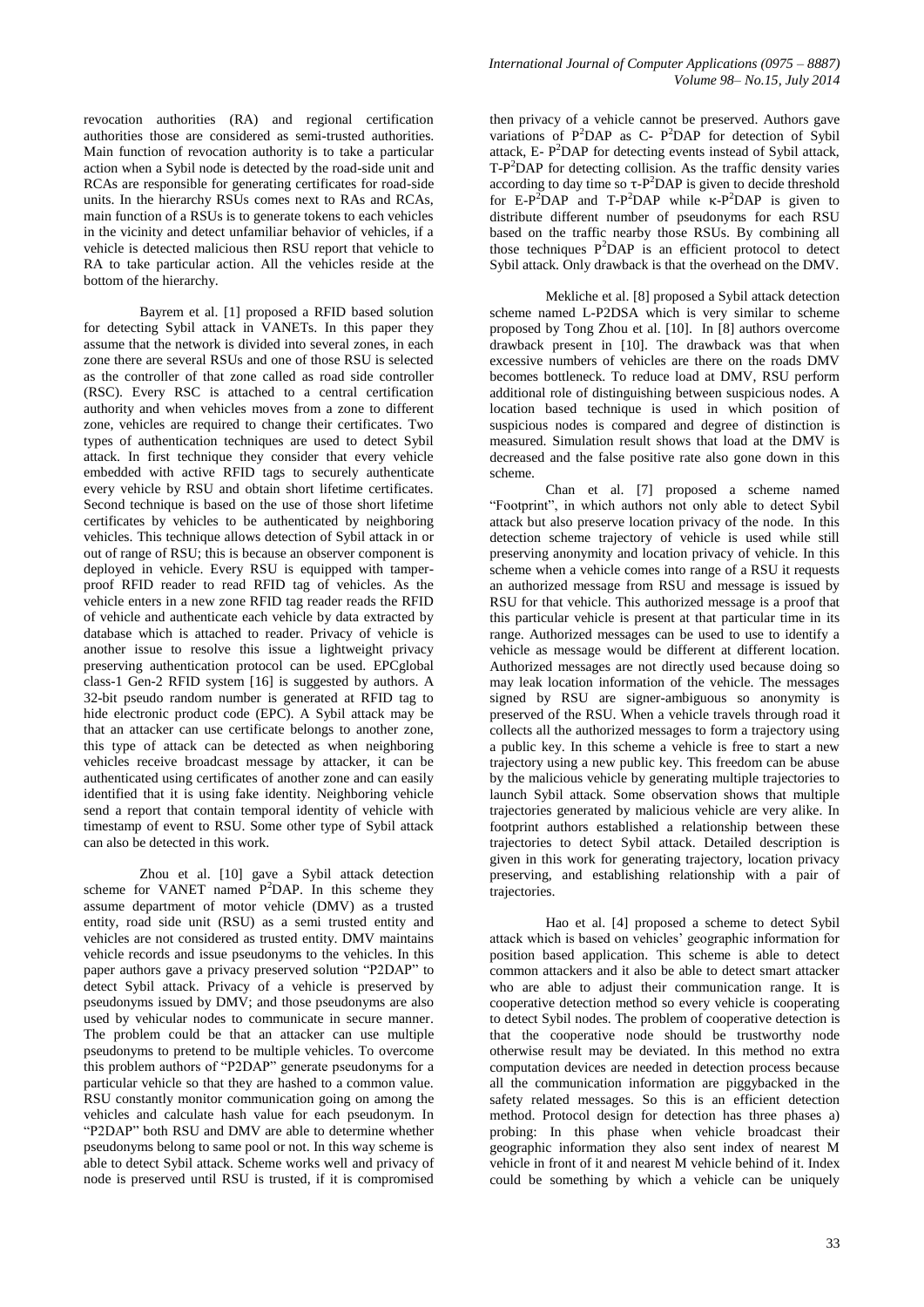identified. Second phase of this protocol is b) Confirmation: Sybil nodes are detected in this phase. Authors mention two type of vehicles as S-vehicle and O-vehicle, S-vehicle are the vehicle which are same side of the suspected vehicle and Ovehicles are the vehicles which are opposite side of the suspected vehicle. If an anomaly is detected, S-vehicle informs this anomaly to others. During this process suspected vehicle is ignored by others. Suspected vehicle is not selected as a verifier in this cooperative message authentication protocol. Authors employ a threshold value on number of Svehicle and number of O-vehicle for signature protocol. If enough number of S-vehicles are there so that it reaches at threshold signature, O-vehicles are not used. But if there are not enough number of S-vehicles to reach at threshold so Ovehicles are also used to reach at threshold. On the basis of the relative distance between O-vehicle and S-vehicles which detect the anomaly. If a vehicle collects enough partial signatures so it can reach at threshold signature, suspect vehicle is identified. But if it does not reach at threshold signature investigation procedure will stop and the vehicle is treated as a benign vehicle. Third phase of the protocol is c) Quarantine: in this phase all the detected Sybil nodes are quarantine.

Rahbari et al. [6] propose a scheme which is based on cryptography. In this work authors gave a brief introduction to attack which can be performed on VANET and authors also categorize the type of attackers. The schema proposed by the authors cover four security aspects i.e. authentication, non repudiation, privacy and data integrity. Authors consider a scenario as shown in fig 3 and perform detection in that scenario in which A,B,C are the benign vehicles belongs to domain 2 and M is a malicious vehicle which creates a Sybil node S using A's ID. Detection is performed in four phases a) in phase 1 every vehicle should have to register and get a group authentication key by their respective domains. Without this key a vehicle cannot send any message.



**Fig 3: Network Model of [6]**

When a vehicle got its authentication key (AK) this key is used to sign the message. This signed message is send to other vehicle and RSU with original message. It is not compulsory for every vehicle to know ids of other vehicles as the message is signed by group authentication key. So the privacy of node is preserved. Receiver verifies sender's identity by signature verification. In the scenario shown in fig 3 there is a malicious

node M and a Sybil node S (S is generated by M using A's identity) in the range of RSU1. Following events occur a) S send a message to RSU1. b) at RSU1 as it don't have the private key of CA1 so it cannot decrypt the message. RSU1 send this encrypted message to the CA1 to decrypt OBU id of S. c) in this phase CA1 request private key of A from the CA2 because CA1 cannot decrypt the message signed by vehicle resides in different domain. d) in this phase CA2 reply with the private key of the A to CA1 and CA1 decrypt the message and it is found identical with the original message so S is declared as Sybil node. Problem could be in this scheme is that if malicious node uses the identity of node which is in the same domain then this scheme may fail to detect Sybil attack.

Chen et al. [2] proposed a Sybil attack detection technique which is based on difference between normal and abnormal trajectories of vehicle. This scheme can be used at early development of VANET as it require limited support from VANET infrastructure and in this scheme each node can detect Sybil attack locally. Authors consider that when a vehicle come into range of a RSU it issue a digital certificate with time stamp to the vehicle, so sequence of digital signature form a trajectory. A vehicular node can detect a Sybil node by comparing and analyzing motion trajectory of neighboring node. According to authors the scheme given by them is very robust and have lower system requirement. Detection utilizes the properties of traffic under normal condition for example in normal conditions people drive at their own chosen speed, selects their own path and keep a safe distance from other vehicle. So authors consider that every vehicle have trajectory different from other vehicle. When a Sybil node is created by a vehicle the trajectory of Sybil node and malicious node is found to be identical. So in this work authors make use of trajectories to detect Sybil attack. For example if A and B are the benign vehicle C is malicious vehicle and C' is a Sybil node created by C. When vehicle travels through the road and encountered by different RSU's a trajectory is created by digital certificates issued by RSU's. By comparing trajectories of vehicle Sybil attack can be identified.

# **3. EXHAUSTIVE INVESTIGATIONS ON SYBIL ATTACK IN VANET**

The schemes described above are the summery of work given in recent years in the field of Sybil attack detection. In this section we are giving some comparative analysis of above schemes. As we told earlier that detection scheme may be divided in two categories as centralized and decentralized so here we are indicating which scheme is centralized and which one is decentralized. Privacy of a node is another key issue in VANET so we are considering this parameter also in this table. As we earlier discussed that some schemes uses certificates and some does not, we mention in this table that particular scheme uses certificates or not. RSS another key technique which is used in many detection scheme so we consider it in the table 1.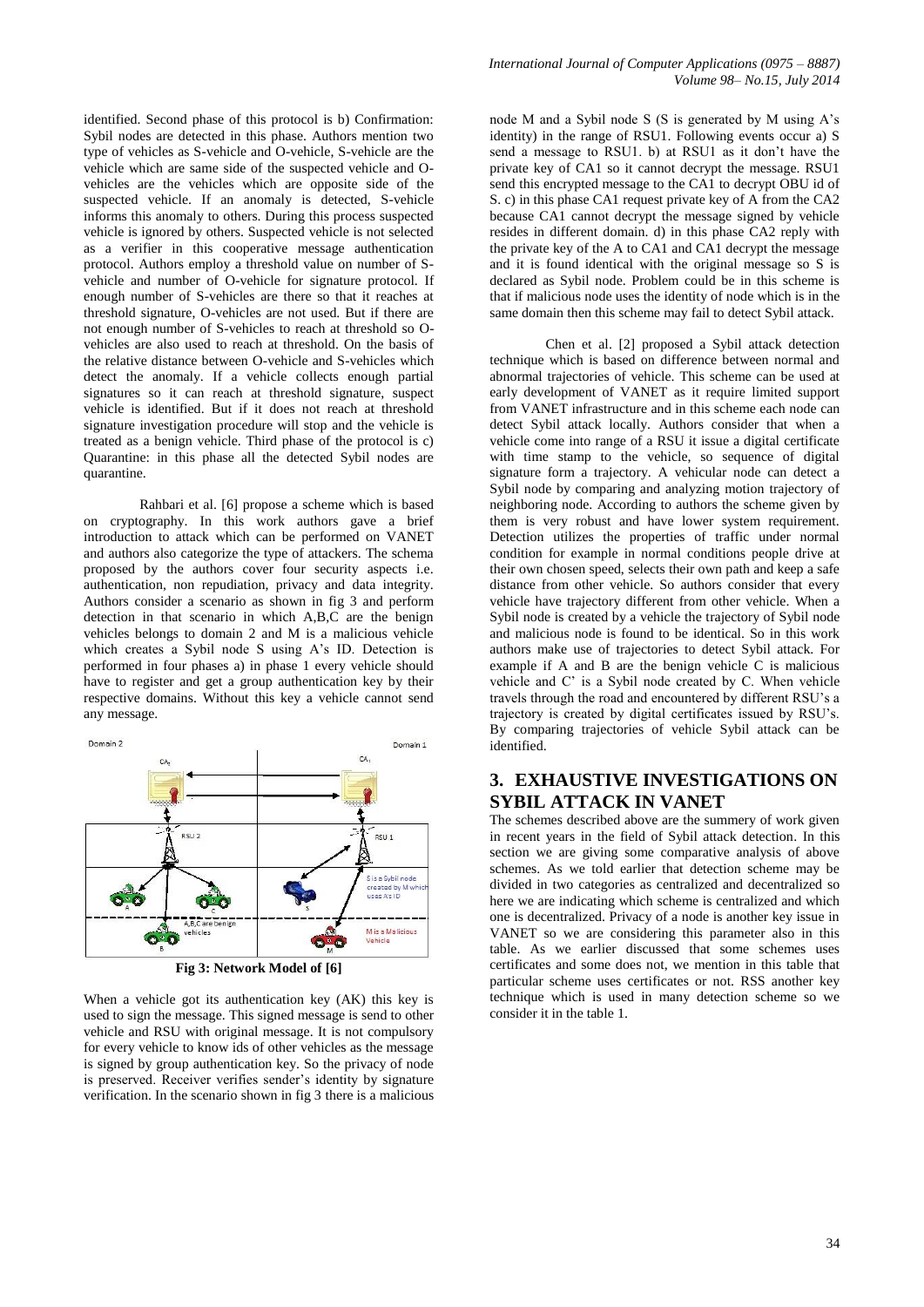| <b>Authors</b>                  | Centralize/<br><b>Decentralized</b>                                                                                                                                            | Privacy<br>Preserved<br>of a Node<br>or Not | <b>Certification</b><br><b>Authority Used</b><br>or Not | <b>RSS</b><br><b>Based</b> | Location<br><b>Based</b>                                    | <b>Support</b><br>of RSU | Propagati<br>on Model    | <b>Detection</b><br>Rate                |
|---------------------------------|--------------------------------------------------------------------------------------------------------------------------------------------------------------------------------|---------------------------------------------|---------------------------------------------------------|----------------------------|-------------------------------------------------------------|--------------------------|--------------------------|-----------------------------------------|
| Bo Yu et<br>al.<br>$[5]$        | Decentralized                                                                                                                                                                  | No                                          | N <sub>o</sub>                                          | Yes                        | Yes                                                         | Yes                      | Shadowing<br>Model       | Good                                    |
| Hussain<br>et<br>al.[9]         | Centralized<br>(DMV<br>$\mathbf{i}$ s<br>the<br>centralized<br>authority)                                                                                                      | Yes                                         | Yes                                                     | $\overline{No}$            | $\overline{No}$                                             | Yes                      | $\mathbb{L}$             | Good                                    |
| Bayrem et al.<br>$[1]$          | Centralized<br>(A)<br>centralized<br>certification<br>authority which<br>is connected by<br>Road<br>Side<br>Controllers<br>of<br>each domain is<br>centralized<br>the<br>unit) | Yes                                         | Yes                                                     | Yes                        | Yes                                                         | Yes                      | $\Box$                   | $\Box$                                  |
| Tong Zhou et<br>al. [10]        | Centralized<br>(DMV<br>is<br>the<br>centralized<br>authority)                                                                                                                  | Yes                                         | Yes                                                     | N <sub>o</sub>             | No                                                          | Yes                      | $\overline{\phantom{a}}$ | $\blacksquare$                          |
| Kenza<br>Mekliche et al.<br>[8] | Centralized<br>(DMV<br>is<br>the<br>centralized<br>authority)                                                                                                                  | Yes                                         | Yes                                                     | Yes                        | Yes                                                         | Yes                      | $\overline{\phantom{a}}$ | Good                                    |
| Chan et al. [7]                 | Decentralized                                                                                                                                                                  | Yes                                         | No                                                      | N <sub>o</sub>             | Yes                                                         | Yes                      | $\overline{\phantom{a}}$ | Good (98 % as<br>mentioned in<br>$[7])$ |
| Hao et al. [4]                  | Decentralized                                                                                                                                                                  | Yes                                         | N <sub>o</sub>                                          | Yes                        | Yes                                                         | N <sub>o</sub>           | $\overline{\phantom{a}}$ | $\mathbb{L}$                            |
| Rahbart et al.<br>[6]           | Decentralized                                                                                                                                                                  | Yes                                         | Yes                                                     | N <sub>o</sub>             | N <sub>o</sub>                                              | Yes                      | $\blacksquare$           | $\frac{1}{2}$                           |
| Chen et al. [2]                 | Decentralized                                                                                                                                                                  | $\Box$                                      | No(Only Digital<br>Certificates are<br>Used at RSU      | No                         | Yes<br>(trajectories<br>contain<br>location<br>information) | Yes                      | $\blacksquare$           | Good                                    |

#### **Table 1: Brief Summary of Schemes Given Above**

#### **4. CONCLUSION AND FUTURE WORK**

Most peer-to-peer systems are vulnerable to security attacks. Sybil attack is one of those attacks. In this paper we presented a brief survey of Sybil attack on VANET (a peer-to-peer system). This work could be very useful for the scholars, planning to do some research work on security in VANET. In future we are planning to give a detail survey on some critical attacks which can be performed on VANET.

#### **5. REFERENCES**

- [1] Bayrem Triki, Slim Rekhis, Mhamed Chammem, Noureddine Boudriga, "A privacy preseriving solution for the protection against Sybil attacks in vehicular adhoc networks", Wireless and Mobile Networking Conference, 2013.
- [2] Chen Chen, Xin Wang, Weili Han, Binyu Zang, "A robust detection of the Sybil attack in urban VANETs", ICDCS Workshop 2009.
- [3] W. Chang, J. Wu, "A survey of Sybil attack in Networks", .Sensor Networks for Sustainable Development, CRC Press.
- [4] S. Park, B. Aslam, D. Turgut, Cliff C. Zou, "Defence Against Sybil Attack in Vehicular Ad-hoc Network Based on Roadside Unit Support", In MILCOM, pages 1-7, 2009.
- [5] Bo Yu, Chang-Zhong Xu, Bin Xiao, "Detecting Sybil Attacks in VANETs", In: Journal of Parallel and Distributed Computing 73.6 (2013), pp. 746 –756.